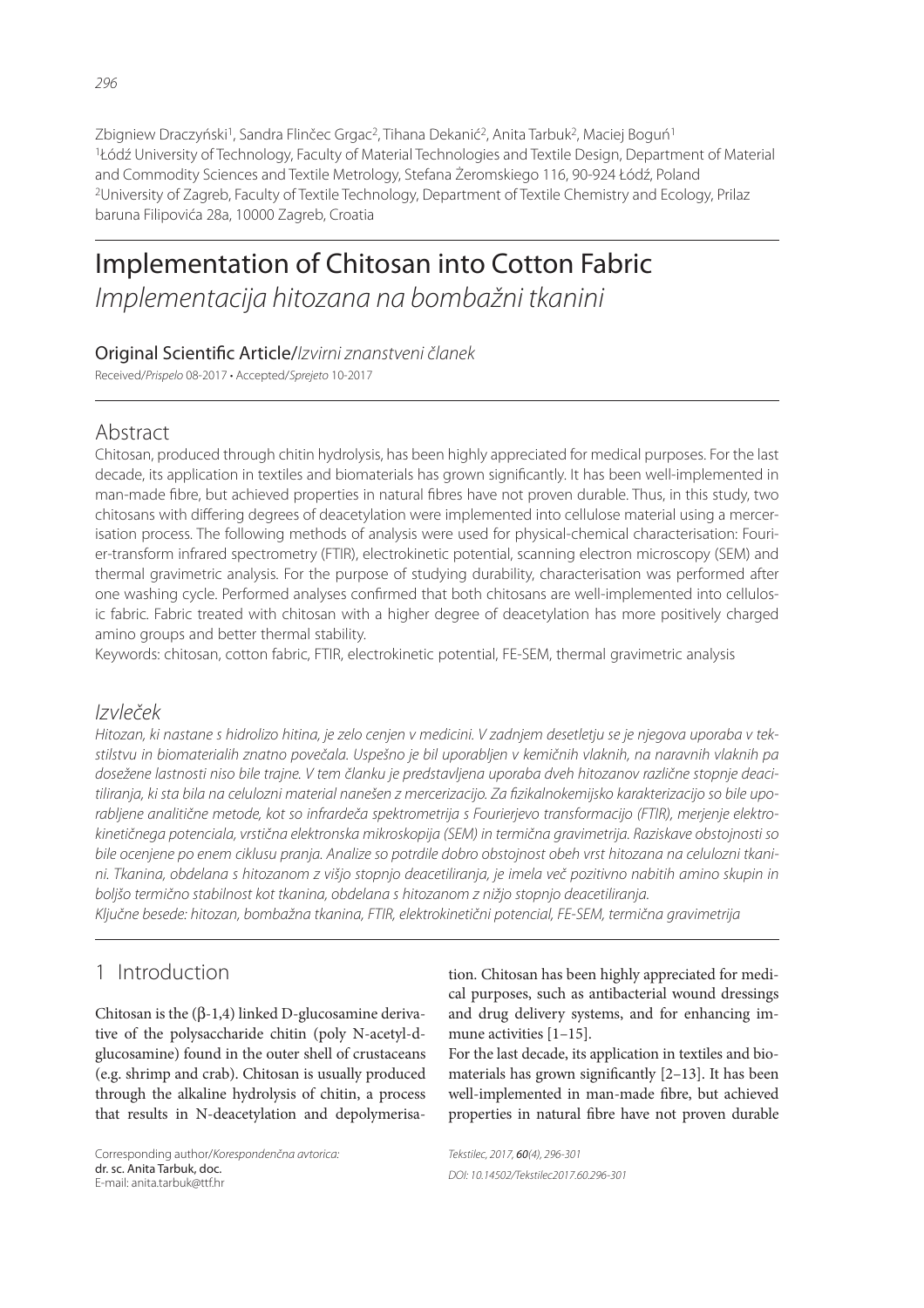[3, 7, 9]. Because the antimicrobial property of chitosan is strongly affected by molecular weight, pH and degree of deacetylation (DDA) [12], two chitosans with differing degrees of deacetylation were implemented into cellulose material in this study, while characterisation was performed for the purpose of determining durability after one washing cycle.

### 2. Material and methods

#### *2.1 Material*

Peroxide bleached 100% cotton woven fabric (article: "Fedora") from Tekstilna tvornica Trgovišće, Croatia, of mass per unit area 150 gm–2, yarn density and fineness: warp  $55 \text{ cm}^{-1}$ , 16 tex; weft  $32 \text{ cm}^{-1}$ , 20 tex was used.

Chitosans of different molecular weight  $(M_n)$  and degrees of deacetylation (DDA) were purchased from Mathani Chitosan Pvt. Ltd. The chitosans were milled in a Planetary Micro Mill PULVERISETTE 7 premium line. Ceramic balls with a diameter of 5 mm were used at a milling time of 30 minutes at 900 rpm. After milling, a chitosan powder suspension in water was formed, and a fraction with a diameter greater than 1 um after 5 minutes was sedimented. A chitosan fraction of less than 1 µm was obtained by evaporating the slurry. Nanoadditives were characterised in terms of their size distribution profiles by means of dynamic light scattering (DLS) using a Zetasizer apparatus from Malvern Instruments. The DLS results indicated that the average particle diameter obtained was within the range of 1 to  $0.5 \mu$ m. The characteristics of chitosans are given in Table 1. Sodium hydroxide p.a. (NaOH) was purchased from Grammol d.o.o., 99.7% acetic acid from VWR International Ltd. and Subitol MLF from CHT-Bezema.

| Chitosan | <b>DDA</b> | М<br>[kDa] | Average particle<br>diameter [ $\mu$ m] |
|----------|------------|------------|-----------------------------------------|
| $C-P2$   | 80         | 60         | $1 - 0.5$                               |
| C-TRI    | 90         | 80         | $1 - 0.5$                               |

#### *2.2 Procedure*

Chitosan was implemented into cotton fabric by using a mercerisation process [16]. Mercerisation was performed following the technological process (with 0% tension) in a bath containing 24% NaOH, 5  $gl^{-1}$ anionic surfactant Subitol MLF (Bezema) as a wetting agent in a liquor ratio of 1:20, for 2 minutes at 17 °C. Before hot rinsing, the alkali cotton fabrics were treated with  $5$  gl<sup>-1</sup> of chitosan in a water bath (pH 13), with the same liquor ratio of 1:20, for 2 minutes at 17 °C. The fabrics were then rinsed with hot water (T = 98 °C) for 40 seconds, followed by cold water, neutralised with 0.1 M acetic acid and rinsed until pH 7, and finally air-dried.

In order to determine treatment durability, fabrics were washed at 60 °C according to ISO Standard 6330:2012 with a phosphate-based standard ECE detergent without fluorescent whitening agents. The labels and treatments are listed in Table 2.

Table 2: Labels and treatments

| Label          | Treatment                                      |  |  |
|----------------|------------------------------------------------|--|--|
| В              | Peroxide bleached 100% cotton woven<br>fabric  |  |  |
| P <sub>2</sub> | Chitosan C-P2 implemented in cotton<br>fabric  |  |  |
| <b>TRI</b>     | Chitosan C-TRI implemented in cotton<br>fabric |  |  |
| -WC            | Washed for 1 washing cycle                     |  |  |

#### *2.3 Methods*

The samples were analysed using a FTIR-ATR spectrometer (PerkinElmer, software Spectrum 100). Four scans at a resolution of 4 cm–1 were recorded for each sample between 4000 and 380 cm<sup>-1</sup>.

Electrokinetic potential versus pH was measured through the streaming potential method using a Brookhaven-Paar electrokinetic analyser (EKA) with a stamp cell, and calculated according to the Helmholtz-Smoluchowsky equation [17]. The zeta potential and isoelectric point (IEP) of the textile fabrics were determined and analysed.

Scanning electron microscopy was done on cotton fabrics before and after one washing cycle using a MIRA\FE-SEM, Tescan, Czech Republic. The specimens were sputter-coated with a palladium-gold alloy and analysed using a SEM operating at an accelerating voltage of  $5.00 \text{ kV}$  and magnification of  $2000 \text{ x}$ . Thermogravimetric (TG) analysis were carried out in atmospheric conditions using a Pyris 1 TGA thermogravimetric analyser from Perkin Elmer. All samples of 5 to 6 mg were heated in a temperature range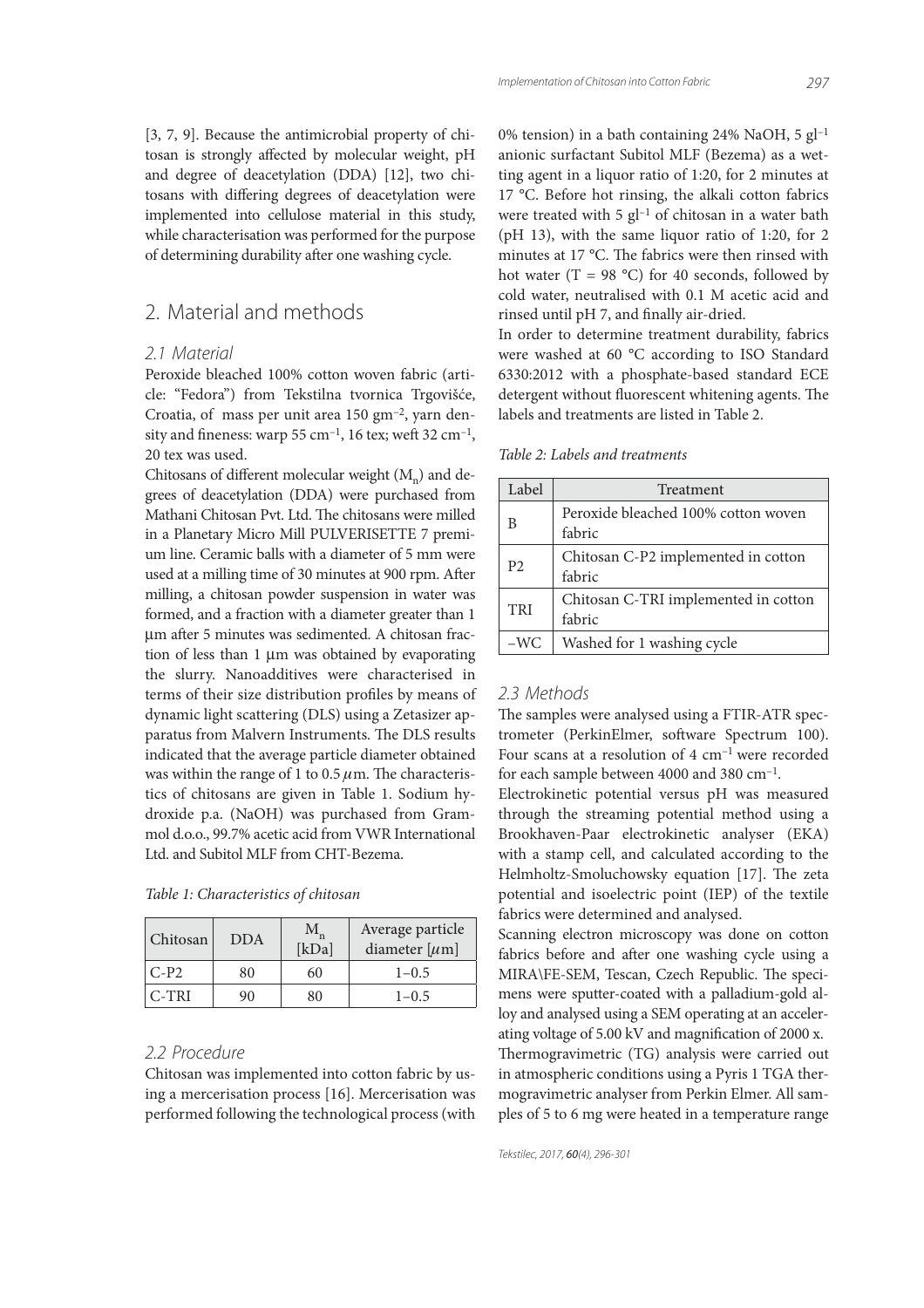from 50 to 800  $^{\circ}$ C at a heating rate of 10  $^{\circ}$ C min<sup>-1</sup> with continuous air flow at a rate of 30 ml  $min^{-1}$ .

#### 3 Results and discussion

The results of FTIR analysis for chitosan (C-P2 and C-TRI), cotton fabric (B) and fabrics with implemented chitosan (P2 and TRI) are shown in Figures 1 and 2.



Figure 1: FTIR analysis of chitosan (C-P2), bleached cotton fabric (B), and chitosan C-P2 implemented fabric (P2)



Figure 2: FTIR analysis of chitosan (C-TRI), bleached cotton fabric (B), and chitosan C-TRI implemented fabric (TRI)

Basic transmission bands for chitosan and cellulose can be seen from the results shown in Figures 1 and 2. A peak at  $1640 \text{ cm}^{-1}$  corresponds to the C=O stretching of the secondary amide band (amide I). For both chitosans (C-P2 and C-TRI), that figure is

1641 and 1646 cm<sup>-1</sup>, respectively. The chitosan characteristic band at 1563 cm–1, which is assigned to the stretching vibration of amino group of chitosan, N-H deformation (amide II), shifted for both chitosans applied C-TRI (1575 cm–1) and C-P2 (1585 cm–1) [14]. It is evident that the shape of bands between  $1500-1750$  cm<sup>-1</sup> changed. The band at 2300  $cm^{-1}$  can be attributed to NC=O group characteristic for the chitin, suggesting that the C-TRI chitosan sample is more acetylated than the C-P2 sample. For chitosan-treated fabrics, the intensity of peaks is lower than in cotton cellulose. The reason may lie in the possible overlapping of cellulose with chitosan. An increased intensity at bands 994 and 992 cm–1 for P2 and TRI chitosan implemented fabrics was observed. This can be attributed to the possible positive interference of peaks of both cellulose and chitosan. No other changes relative to the cellulose were noted. Electrokinetic analysis was thus performed. The results are shown in Figures 3 and 4, and in Table 3.



Figure 3: Electrokinetic potential  $(\zeta)$  vs. pH of 0.001 M KCl of bleached cotton fabric (B) and chitosan P2 and TRI implemented fabrics

Table 3: Zeta potential  $(\zeta)$  at pH 10, pH 7 and isoelectric point (IEP) of modified cotton fabrics before and after one washing cycle

| Sample                         | $\zeta$ at pH 10<br>[mV] | $\zeta$ at pH 7<br>[mV] | IEP[pH] |
|--------------------------------|--------------------------|-------------------------|---------|
| B                              | $-27.7$                  | $-26.4$                 | 2.2     |
| B-WC                           | $-19.0$                  | $-19.0$                 | 2.3     |
| P <sub>2</sub>                 | $-26.4$                  | $-24.6$                 | 2.5     |
| P <sub>2</sub> -W <sub>C</sub> | $-20.5$                  | $-20.1$                 | 2.5     |
| <b>TRI</b>                     | $-26.9$                  | $-26.2$                 | 3.0     |
| TRI-WC                         | $-20.4$                  | $-19.0$                 | 3.0     |

*Tekstilec, 2017,* 60*(4), 296-301*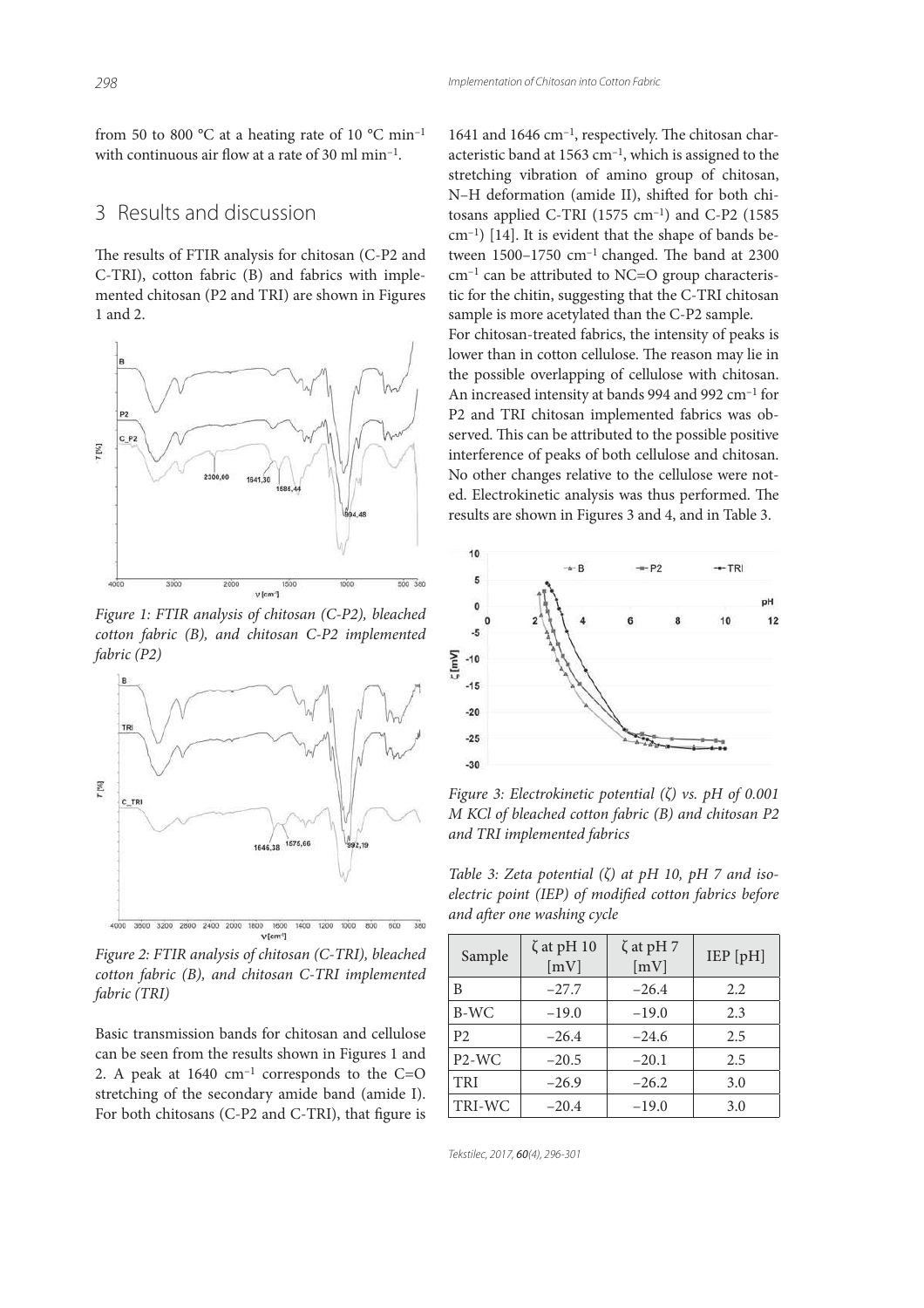

Figure 4: Electrokinetic potential (ζ) vs. pH of 0.001 M KCl of bleached cotton fabric (B) and chitosan P2 and TRI implemented fabrics after one washing cycle

The results of the electrokinetic analysis indicate that both implementations went well. The results of zeta potential in alkali and neutral electrolyte solutions show slightly higher potential as a consequence of the chitosan amino group, from –27.7 mV for B to –26.4 mV for P2, and –26.9 mV for TRI in an alkali medium (pH 10), as well as in a neutral medium at pH 7, from –26.4 mV for B to –24.6 mV

for P2, and  $-26.2$  mV for TRI, respectively. The isoelectric point (IEP) confirms that finding. It changes significantly from 2.2 for B to 2.5 for P2 and 3.0 for TRI chitosan-treated fabrics. Even the P2 has a higher zeta potential in a neutral medium, while the IEP indicates the higher implementation of C-TRI chitosan. This can be explained by the DDA, which represents the number of amine or acetyl amine groups on the glycoside unit of chitosan. Since the DDA of TRI is 90, a higher zeta potential and IEP were expected.

The results of electrokinetic potential after one washing cycle indicate that all fabrics have a higher zeta potential in alkali and neutral mediums, of about  $-20$  mV. The reason for this lies in fabric shrinkage during the washing process. The zeta potential curves show similar behaviour as before washing, the difference being the plateau at higher values. It should be noted that the IEP is almost the same, suggesting the same presence of the chitosan in the fabrics after one washing cycle.

For the characterisation of the fibre surface, scanning electron microscopy was performed on cotton



Figure 5: SEM micrographs of cotton fibres with a magnification of  $2000x$  in (a) bleached cotton fabric (B), (d) bleached cotton fabric after one washing cycle (B-WC), (b) fabric with implemented chitosan C-P2 (P2), (e) fabric with implemented chitosan C-P2 after one washing cycle (P2-WC), (c) fabric with implemented chitosan  $C-TRI$  (TRI), (f) fabric with implemented chitosan TRI after one washing cycle (TRI-WC)

*Tekstilec, 2017,* 60*(4), 296-301*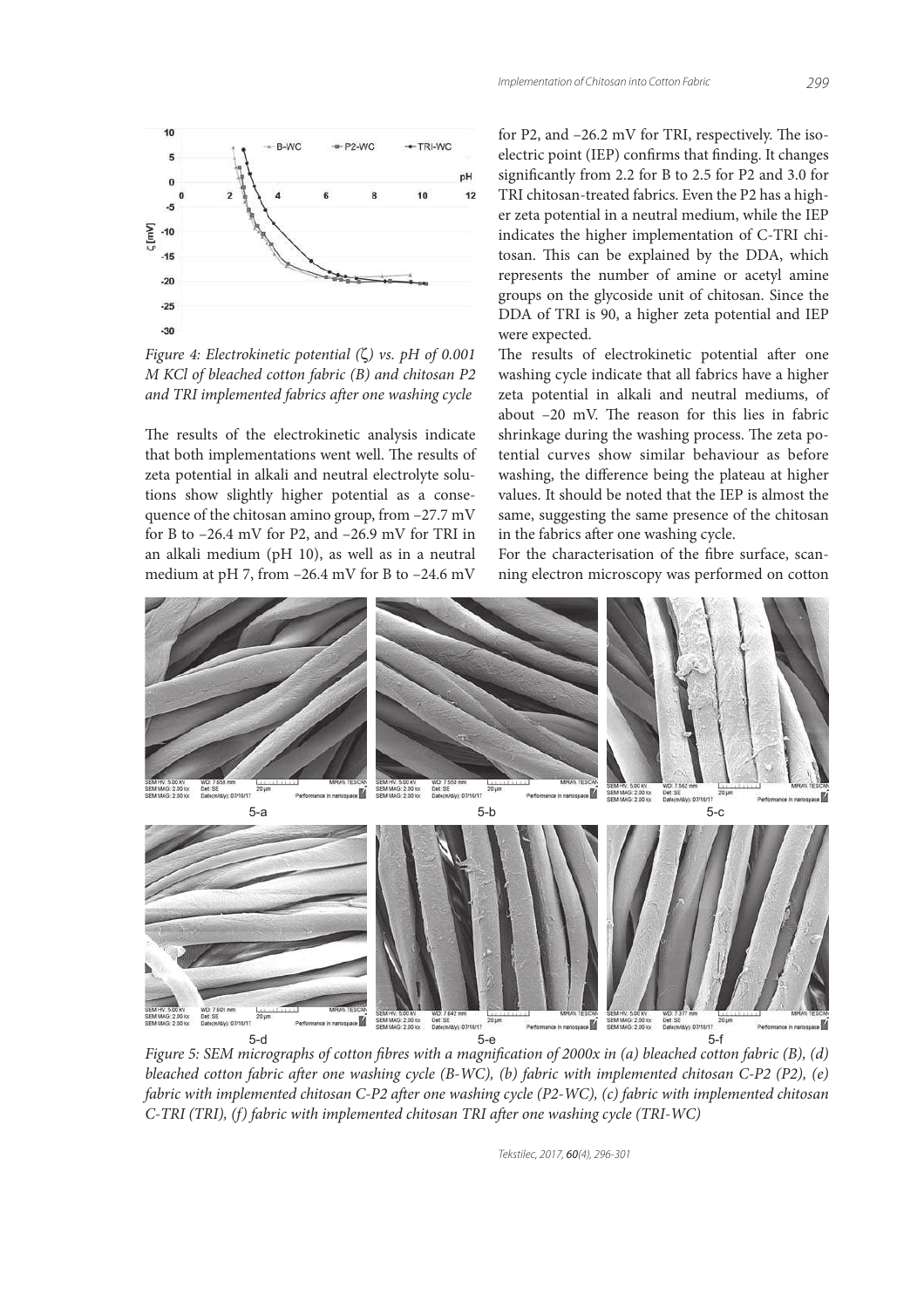fabrics before and after one washing cycle. The SEM micrographs in Figure 5 show the surface of bleached cotton fabric (Figure 5a) and just cleaned after one washing cycle (Figure 5d). No fibrillation, which usually occurs when the washing process is repeated due to mechanics, was noticed. For the fabric with implemented chitosan, a higher amount of chitosan  $C-TRI$  (Figure 5c) can be found on the fibre surface than C-P2 (Figure 5b). After one washing cycle, some fibrillation as noted for both fabrics with implemented chitosan, as well as movement of chitosan particles to the surface. This observation suggests that some particles will be washed when the washing process is repeated.

The structural properties of the chitosan-treated cotton fabrics were studied using TG analysis. The results of TG analysis in a range from 50 °C to 800 °C with changes of 10° min–1 are shown in Figures 6 and 7, and in Table 4.



Table 4: Weight at 500 °C; temperature of complete degradation (T<sub>d</sub>) and total residue of modified cotton fabrics before and after one washing cycle

| Sample                         | Weight at<br>500 °C [%] | $T_d$ [°C] | Residue<br>$\lceil \frac{9}{0} \rceil$ |
|--------------------------------|-------------------------|------------|----------------------------------------|
| В                              | 14.954                  | 582.14     | 0.144                                  |
| P <sub>2</sub>                 | 19.766                  | 585.43     | 0.149                                  |
| P <sub>2</sub> -W <sub>C</sub> | 14.564                  | 587.67     | 0.433                                  |
| <b>TRI</b>                     | 20.806                  | 602.41     | 0.520                                  |
| TRI-WC                         | 15.215                  | 594.83     | 0.650                                  |

It is evident from TG analysis that the chitosan is implemented into the fabric. The weight at 500  $^{\circ}$ C is significantly higher for fabric treated with chitosan. The amount for cotton fabric  $(B)$  is 14.9%, while the amount for chitosan implemented fabrics is 19.8% for  $P2$  and  $20.8\%$  for TRI. The amount is slightly lower after one washing cycle, but still present. Taking into account the temperature of complete degradation, it is evident that chitosan-treated fabrics have better thermal stability, which is 20 °C for chitosan C-TRI, while  $T_d$  increased from 582 to 602 °C. In terms of total residue, it is evident that a higher amount is achieved through the implementation of C-TRI chitosan. It should be noted that the washing process led to an increase in residue. One possible reason for this may be the phosphate from the standard ECE detergent, which is well known for its flame retardant properties.

#### 4 Conclusion

FTIR-ATR showed characteristic peaks for chitosan and cellulose, but not of implementation. Performed electrokinetic and thermogravimetric analyses, as well as FE-SEM microscopy confirmed that both chitosans were well-implemented into cellulosic fabric. Fabric treated with higher DDA chitosan (TRI) has more positively charged amino groups and better thermal stability. Fabric shrinkage occurred during the washing process, resulting in a higher zeta potential. However, the IEP remains the same, suggesting that achieved implementation is stable after one washing cycle.

Because the obtained results have shown that chitosan with higher DDA gives slightly better properties, its implementation into cellulose will be the subject of the further research.

#### Acknowledgement

This research was supported by the University of Zagreb "Functionalisation and characterisation of textile materials for achieving protective properties" (TP3-16) and the Croatian Science Foundation under project no. 9967 "Advanced textile materials by targeted surface modification". The manuscript was partially financed from funds allocated for statuary activity no. 14-148-1-2137 by Lodz University of Technology, Department of Material and Commodity Sciences and Textile Metrology, Poland.

*Tekstilec, 2017,* 60*(4), 296-301*